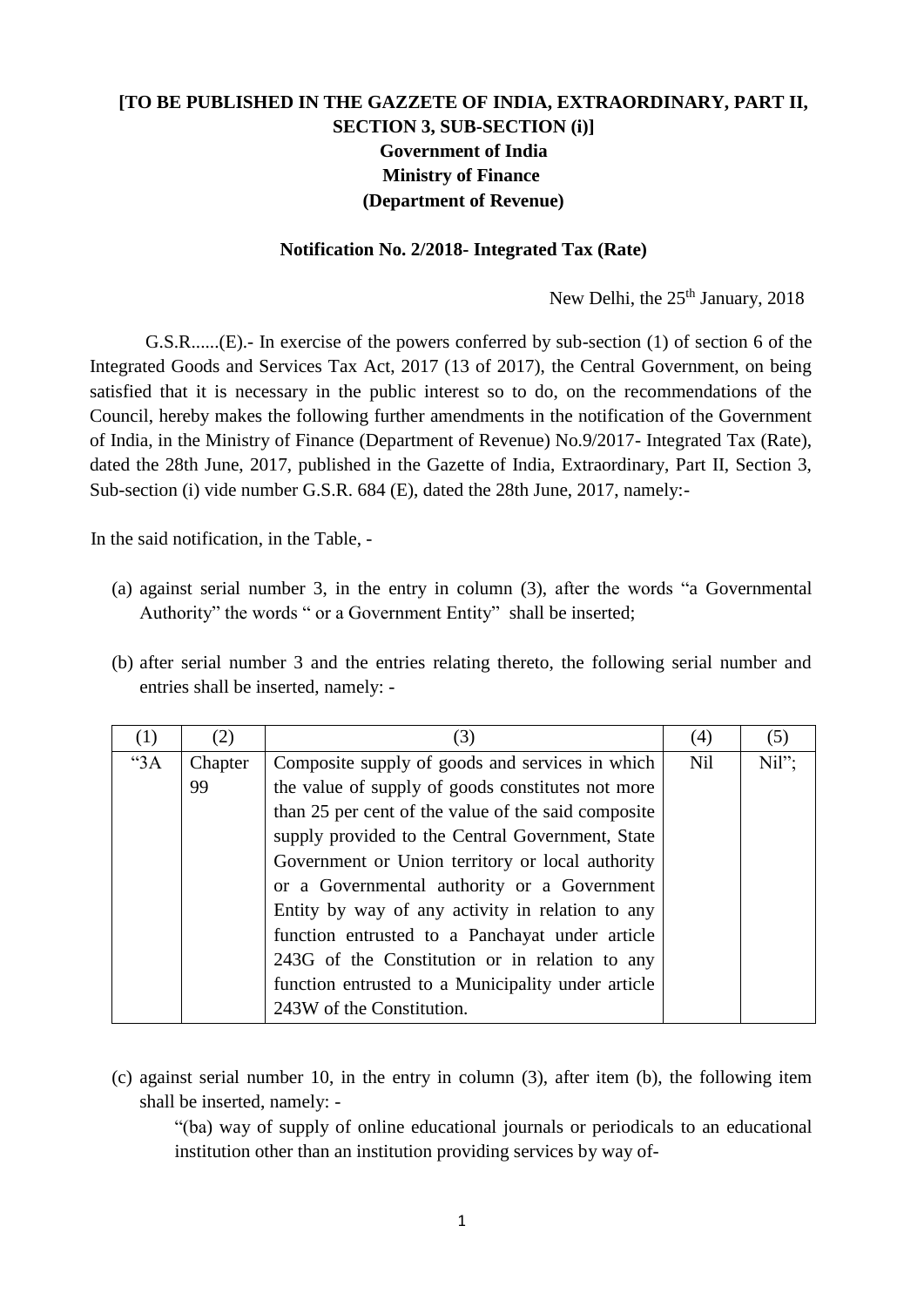(i) pre-school education and education up to higher secondary school or equivalent; or

(ii) education as a part of an approved vocational education course;";

(d) against serial number 17, in the entry in column (3), for the words "one year", the words "three years" shall be substituted;

(e) after serial number 20 and the entries relating thereto, the following serial number and entries shall be inserted, namely: -

| (1)  | (2)     | [3]                                     | (4) | (5)                           |
|------|---------|-----------------------------------------|-----|-------------------------------|
| "20A | Heading | Services by way of transportation   Nil |     | Nothing contained in this     |
|      | 9965    | of goods by an aircraft from            |     | serial number shall apply     |
|      |         | customs station of clearance in         |     | after the $30th$ day of       |
|      |         | India to a place outside India.         |     | September 2018.               |
| 20B  | Heading | Services by way of transportation       | Nil | Nothing contained in this     |
|      | 9965    | of goods by a vessel from customs       |     | serial number shall apply     |
|      |         | station of clearance in India to a      |     | after 30 <sup>th</sup> day of |
|      |         | place outside India.                    |     | September 2018.";             |

(f) against serial number 23, in the entry in column (3), after item (b), the following item shall be inserted, namely: -

"(c) motor vehicle for transport of students, faculty and staff, to a person providing services of transportation of students, faculty and staff to an educational institution providing services by way of pre-school education and education upto higher secondary school or equivalent."

(g) after serial number 30 and the entries relating thereto, the following serial number and entries shall be inserted, namely: -

| (1)  | (2)  |                                                                     | (4) |      |
|------|------|---------------------------------------------------------------------|-----|------|
| "30A |      | Heading   Services of life insurance provided or agreed to be   Nil |     | Nil" |
|      |      | 9971 or   provided by the Naval Group Insurance Fund to             |     |      |
|      |      | Heading   the personnel of Coast Guard under the Group              |     |      |
|      | 9991 | Insurance Schemes of the Central Government.                        |     |      |

- (h) against serial number 37, in the entry in column (3), in item (c), for the words "fifty thousand", the words "two lakhs" shall be substituted;
- (i) after serial number 37 and the entries relating thereto, the following serial number and entries shall be inserted, namely: -

|      |                                                                 |                                               | 14 |          |
|------|-----------------------------------------------------------------|-----------------------------------------------|----|----------|
| "37A | Heading   Services by way of reinsurance of the insurance   Nil |                                               |    | $Nil"$ : |
|      | 9971 or                                                         | schemes specified in serial numbers 36 or 37. |    |          |
|      | Heading                                                         |                                               |    |          |
|      | 9991                                                            |                                               |    |          |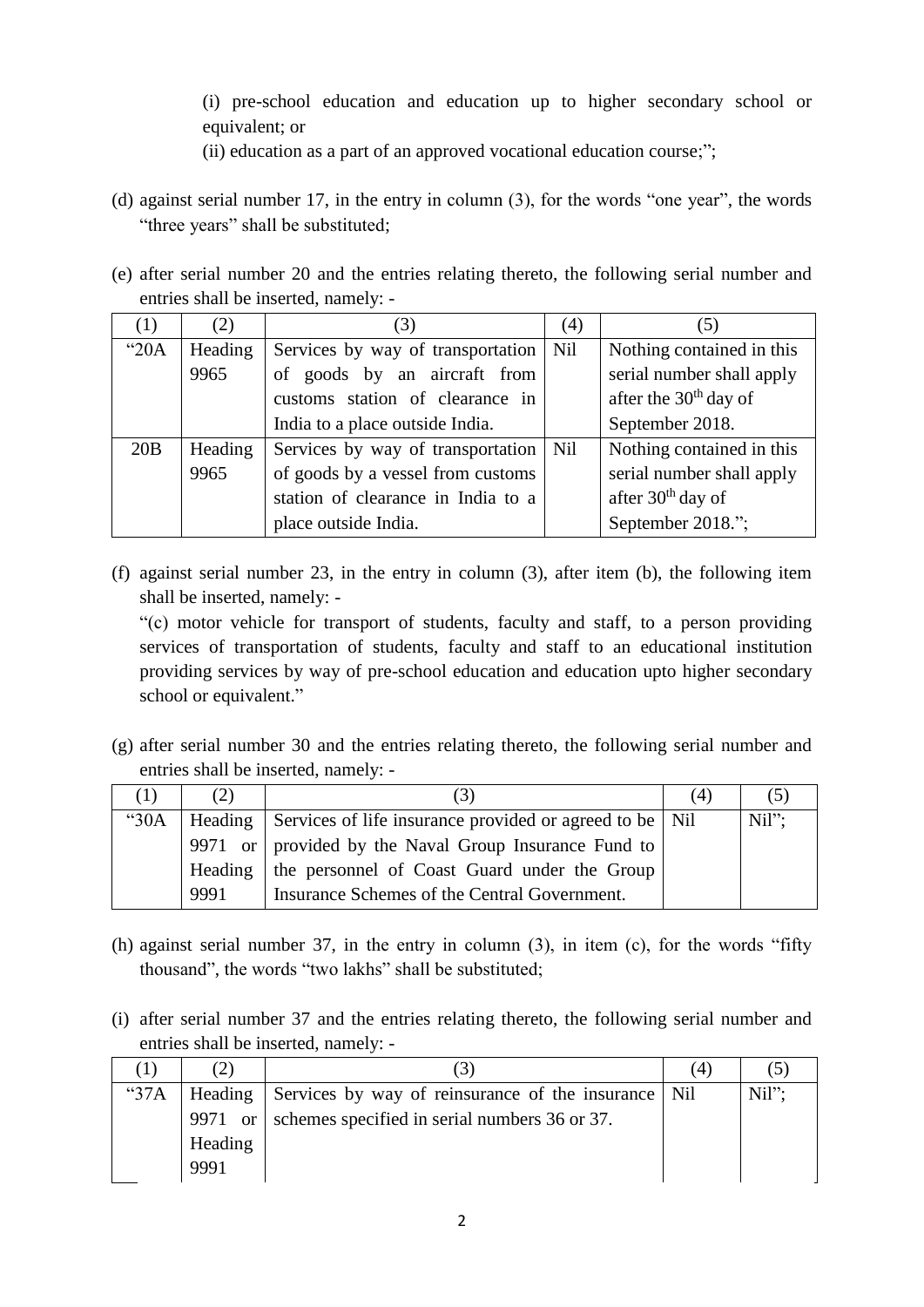| (j) after serial number 40 and the entries relating thereto, the following serial number and |  |  |  |  |  |
|----------------------------------------------------------------------------------------------|--|--|--|--|--|
| entries shall be inserted namely: -                                                          |  |  |  |  |  |

| (1) | (2)     | (3)                                                      | (4) | (5)   |
|-----|---------|----------------------------------------------------------|-----|-------|
| 40A | Heading | Services by an intermediary of financial services        | Nil | Nil"; |
|     | 9971    | located in a multi services SEZ with International       |     |       |
|     |         | Financial Services Centre (IFSC) status to a             |     |       |
|     |         | customer located outside India for international         |     |       |
|     |         | financial services in currencies other than Indian       |     |       |
|     |         | rupees $(INR)$ .                                         |     |       |
|     |         |                                                          |     |       |
|     |         | <i>Explanation</i> . For the purposes of this entry, the |     |       |
|     |         | intermediary of financial services in IFSC is a          |     |       |
|     |         | person,-                                                 |     |       |
|     |         | (i) who is permitted or recognised as such by the        |     |       |
|     |         | Government of India or any Regulator appointed           |     |       |
|     |         | for regulation of IFSC; or                               |     |       |
|     |         | (ii) who is treated as a person resident outside         |     |       |
|     |         | India under regulation 3 of the Foreign Exchange         |     |       |
|     |         | Management (International Financial Services             |     |       |
|     |         | Centre) Regulations, 2015; or                            |     |       |
|     |         | (iii) who is registered under the Insurance              |     |       |
|     |         | Regulatory and Development Authority of India            |     |       |
|     |         | Financial<br>(International<br>Service<br>Centre)        |     |       |
|     |         | Guidelines, 2015 as IFSC Insurance Office; or            |     |       |
|     |         | (iv) who is permitted as such by Securities and          |     |       |
|     |         | Exchange Board of India (SEBI) under the                 |     |       |
|     |         | Securities and Exchange Board<br>of<br>India             |     |       |
|     |         | (International<br>Financial<br>Services<br>Centres)      |     |       |
|     |         | Guidelines, 2015.                                        |     |       |

- (k) against serial number 47, in the entry in column (3),-
	- (i) in item (a), after sub-item (ii), the following sub-item shall be inserted, namely:- "(iii) the Central Government, State Government, Union territory, local authority, Governmental Authority or Government Entity;";
	- (ii) in item (b), after sub-item (iii), the following sub-item shall be inserted, namely:- "(iv) the Central Government, State Government, Union territory, local authority, Governmental Authority or Government Entity;";
	- (iii) in item (c), after sub-item (ii), the following sub-item shall be inserted, namely:- "(iii) the Central Government, State Government, Union territory, local authority, Governmental Authority or Government Entity.";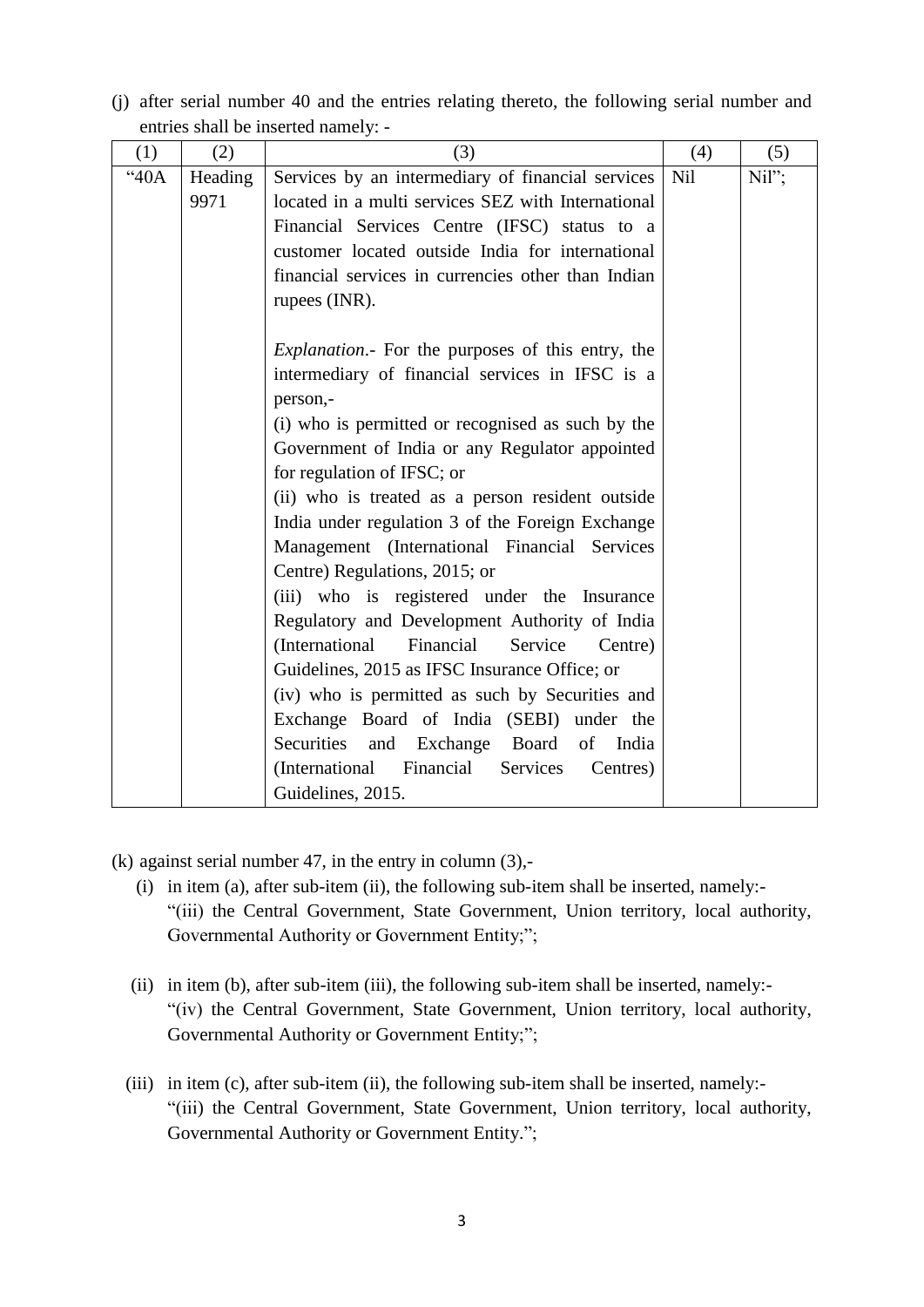(l) after serial number 56 and the entries relating thereto, the following serial number and entries shall be inserted, namely: -

|             |      |                                                             | $\left( 4\right)$ |       |
|-------------|------|-------------------------------------------------------------|-------------------|-------|
| $\cdot$ 56A |      | Heading Services by way of fumigation in a warehouse of Nil |                   | Nil"; |
|             | 9985 | agricultural produce.                                       |                   |       |

(m)against serial number 57, in the entry in column (3), after item (g), the following item shall be inserted, namely:-

"(h) services by way of fumigation in a warehouse of agricultural produce;";

- (n) against serial number 63, in the entry in column (3), the words "the Ministry of External Affairs," shall be omitted;
- (o) after serial number 68 and the entries relating thereto, the following serial number and entries shall be inserted, namely: -

|      |                                                                           | (4) |      |
|------|---------------------------------------------------------------------------|-----|------|
|      | "68A   Heading   Services by way of providing information under the   Nil |     | Nil" |
| 9991 | Right to Information Act, 2005 (22 of 2005).                              |     |      |

(p) against serial number 69, in the entry in column (3),-

- (i) after item (a), the following item shall be inserted, namely:- "(aa) by an educational institution by way of conduct of entrance examination against consideration in the form of entrance fee;";
- $(ii)$  in item  $(b)$ ,-

(A)in sub-item (iv), the words "upto higher secondary" shall be omitted;

- (B) after sub-item (iv), the following sub-item shall be inserted, namely:- "(v) supply of online educational journals or periodicals;";
- (C) in the proviso, for the words brackets and letter "entry (b)", the words, brackets and letters "sub-items (i), (ii) and (iii) of item (b)" shall be substituted;
- (D) after the proviso, the following proviso shall be inserted, namely:-

"Provided further that nothing contained in sub-item (v) of item (b) shall apply to an institution providing services by way of,-

(i) pre-school education and education up to higher secondary school or equivalent; or

(ii) education as a part of an approved vocational education course.";